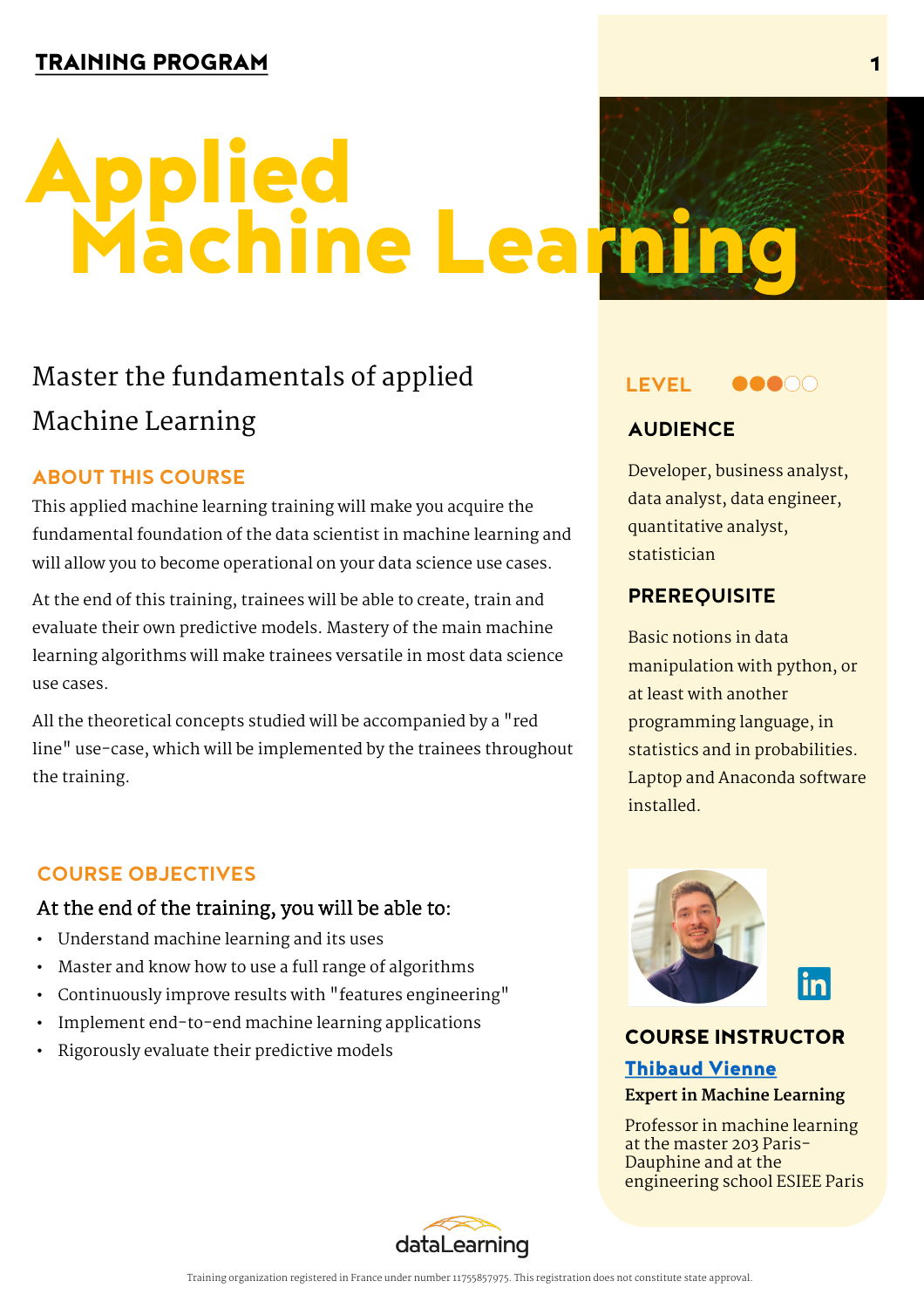## Machine Learning Applied

#### **DAY 1 PROGRAM**

#### **Step 1: Introduction to machine learning**

- The different types of learning Examples of use cases.
- The tools of the data scientist.
- Presentation of the "red line" use case

#### **Step 2: Linear and logistic regression**

- Linear regression
- Logistic regression
- Hands'on: application of a « red line » use case
- Polynomial regression and regularisation **Hands'on**: application of  $a \ll$  red line  $\gg$  use case
- Step 3: Machine learning in practice
	- Rigorously evaluate your model
	- Hands'on: application of  $a \ll$  red line  $\gg$  use case
	- Improve the result with features engineering and features selection
	- **Hands'on**: application of  $a \ll$  red line  $\gg$  use case

#### **DAY 2 PROGRAM**

#### **Step 4: More advanced algorithms: tree techniques**

Decision trees

Hands'on: application of  $a \ll$  red line  $\gg$  use case

#### **Step 5: Practical workshop – It's up to you**

Implementation of a spam detector with test-mining techniques Implementing and evaluating your own model Skills practiced: logistic regression, evaluation, text-mining

#### **COURSE FEES**

Course **4 days – 28h** lentgh

- Intra **1.950 €/pers** Inter **On demand**
	- **(**possibility of adapting over three days)

#### **MODALITIES**

60% theory including quiz interactive 40% practical work



#### **FOLLOW-UP AND EVALUATION**

Quizzes and mini-exercises

Practical work (see steps 5 and 8 of the program)

Training Evaluation Questionnaire

#### **CONTACT US**

Intra-company training: the exercises and data can be adapted to the specific business requirements of the participants